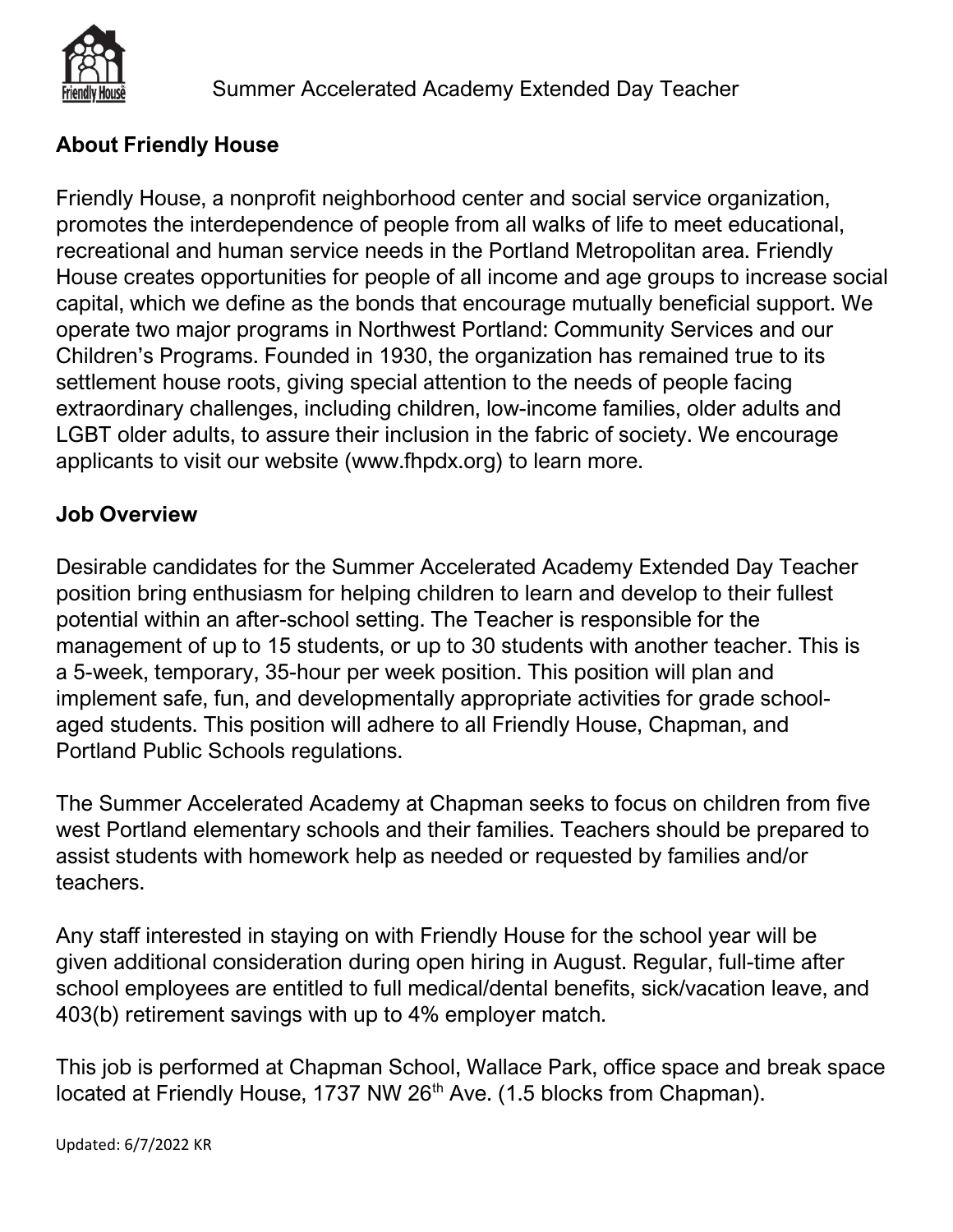## Position Type

Temporary, full-time/non-exempt, 35 hours per week at \$20 per hour. Five weeks, July 5<sup>th</sup>–August 5<sup>th</sup>, 2022.

## Job Conditions

This job is performed in classrooms at Chapman Elementary and Wallace Park. The program may occasionally take walking field trips. Chapman's building is ADAcompliant. All FH staff members will be expected to adhere to current state and local guidance on COVID-19 safety measures.

## **Benefits**

A Friendly House fitness membership and discounts on some activities are also provided.

## Notice of Non-Discrimination

Friendly House values equity, diversity, and inclusion. People with lived experience in communities of color and other marginalized groups are encouraged to apply. It is the policy of Friendly House to treat all people with dignity and respect. The agency prohibits discrimination based upon race, sex, religion, color, gender identity, age, national origin, marital or familial status, pregnancy, sexual orientation, citizenship status, military service, veteran status, housing status, source of income, political affiliation, union affiliation, physical or mental disability or other protected status in accordance with applicable law. In addition, we shall not discriminate against minorityowned, women-owned or emerging small business.

## Responsibilities and Duties

Child Interactions

- Provide a safe, healthy environment for children in the Summer Accelerated Academy Extended Day Summer School Program.
- Maintain responsibility for a group of up to 15 children; share responsibility for groups of up to 30 children with another teacher.
- Model appropriate, cooperative behavior for children.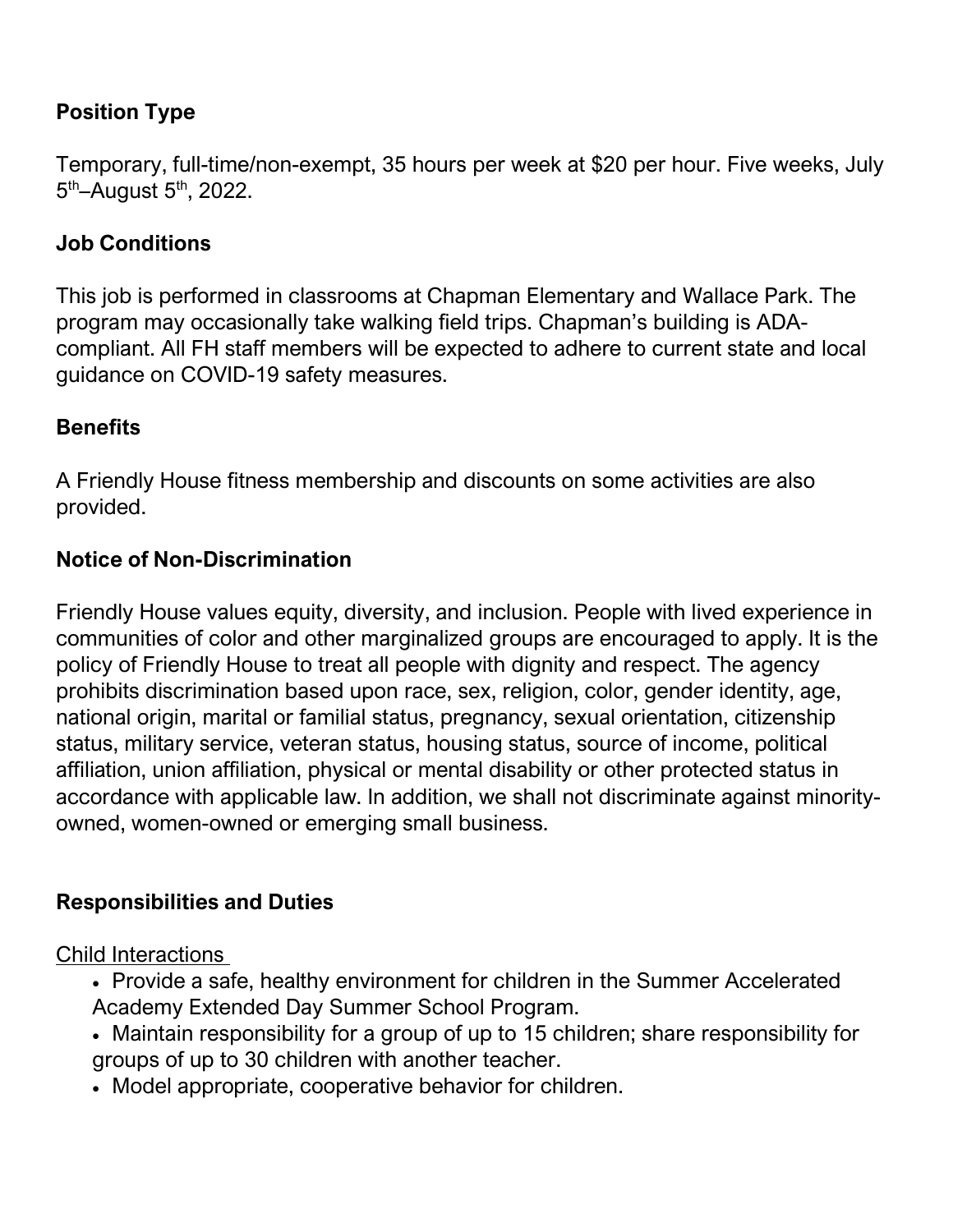Develop and sustain classroom systems that promote positive behavior and accountability.

 Plan and implement weekly classroom curriculum that includes art, literacy, music, science, physical education and social skill building. Lead large group activities every week. On-going, child-driven projects and/or periodic units are required.

 Lead social and/or recreational activities such as music, painting, photography, science, and gardening.

- Always maintain appropriate staff-to-student ratios.
- Model and teach children to maintain appropriate healthy practices to minimize potential exposure to COVID-19.

Planning, Preparation, and Meetings

- Attend required staff meetings and training during the onboarding week prior to programming.
- Attend daily check-in meetings with the staff.
- Share pertinent information with other staff.
- Thoughtfully prepare classroom calendar and curriculum and submit on the timeline requested.
- Assure that classroom and storage areas are kept clean and organized.
- Communicate regularly and positively with children, families, school staff and coworkers.
- Follow Friendly House's Risk Management Plan.
- Track essential information that may be presented in the form of emails, verbal communication, and documents including attendance rosters, behavior incident reports, incident/accident forms, child abuse and neglect forms, medication authorization forms, training documentation, expense reimbursement forms, and break tracking sheets. Track verbal information such as daily routine changes, changes in the schedule, children who are absent, and information provided to you by a program director and/or program manager.

• Prepare classroom for each day, including lifting and moving chairs and tables as needed.

Actively participate in all meetings, trainings and events.

• Help Friendly House fulfill its community-building mission through interactions with students, families, staff and the community.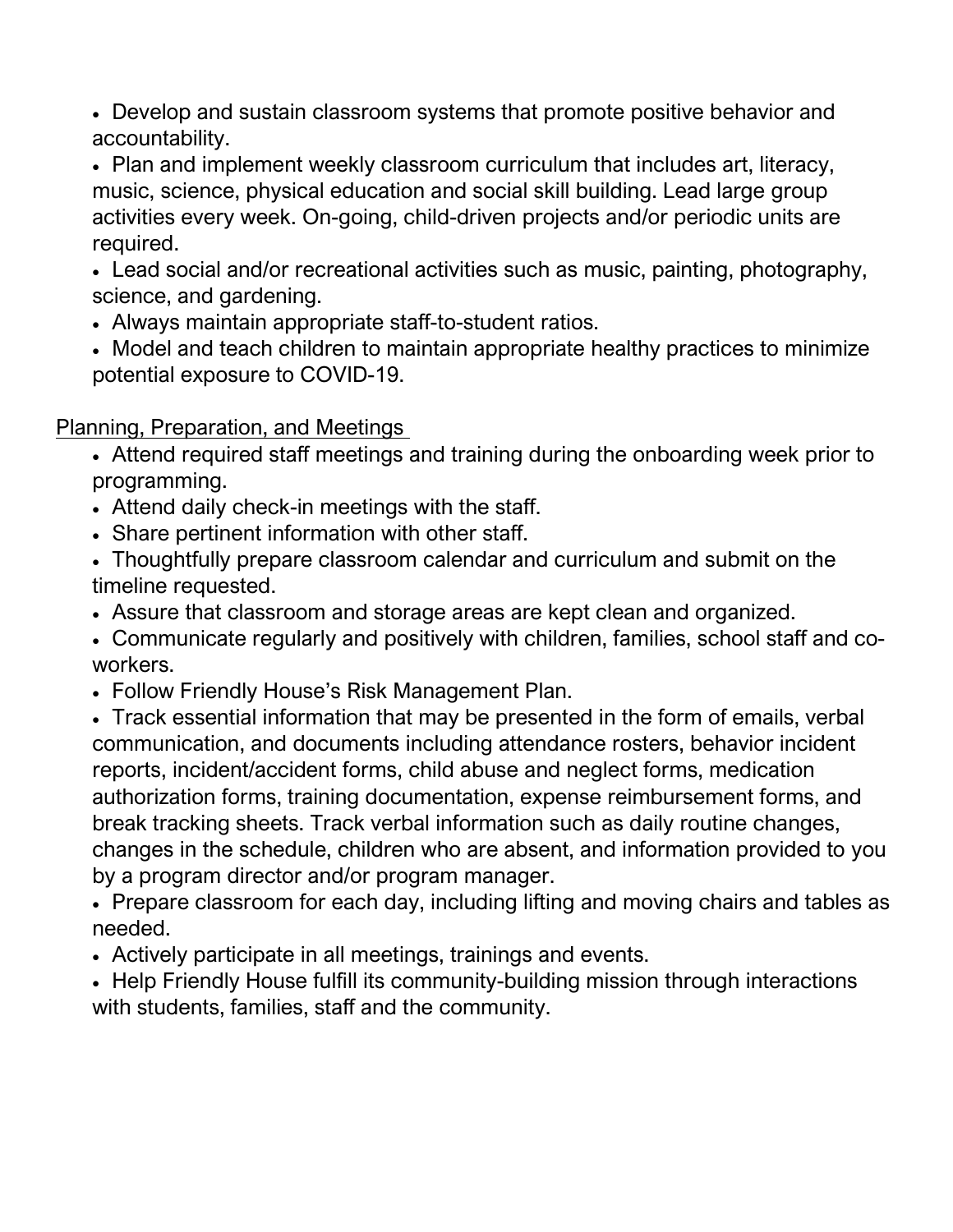# **Qualifications**

- At least 20 semester hours (or 30 quarter hours) of training at a college or university in elementary education, child development, physical education, recreation, special education or early childhood education (K-3), OR
	- o At least one year of successful, full-time work experience in a certified daycare center or comparable group child-care program in the care of schoolage children. At least one year of successful, full-time work experience in a certified childcare center working directly with school-age children. Applicants with a degree in Early Childhood Education (ECE), Elementary Education (ELED), a related field or those in the process of obtaining an ECE, ELED or related degree will receive first consideration.
- Must pass Child Care Division Central Background Registry.
- Must be 18 years of age or older.
- Must obtain a Food Handlers Card, and First Aid/CPR Certifications within 60 days of employment.
- Must take a Recognizing and Reporting Child Abuse and Neglect class within 60 days of employment.
- Physical requirements include the ability to:
	- o routinely lift 50 pounds.
	- $\circ$  bend, stoop, twist and sit on the floor with children.
	- o run after children.

## **Requirements**

- Knowledge of:
	- o general principles and best practices of elementary education.
	- o anti-bias curriculum and developmentally appropriate curricula for schoolage students.
	- o basic principles of diversity, equity and inclusion within an after-school setting.
	- o social-emotional support curriculum (PBIS or similar).
	- o Office of Childcare rules for school-age programs.
	- o Friendly House's mission, vision and values.
- Skills:
	- o excellent oral and written communication skills with adults and school-age children.